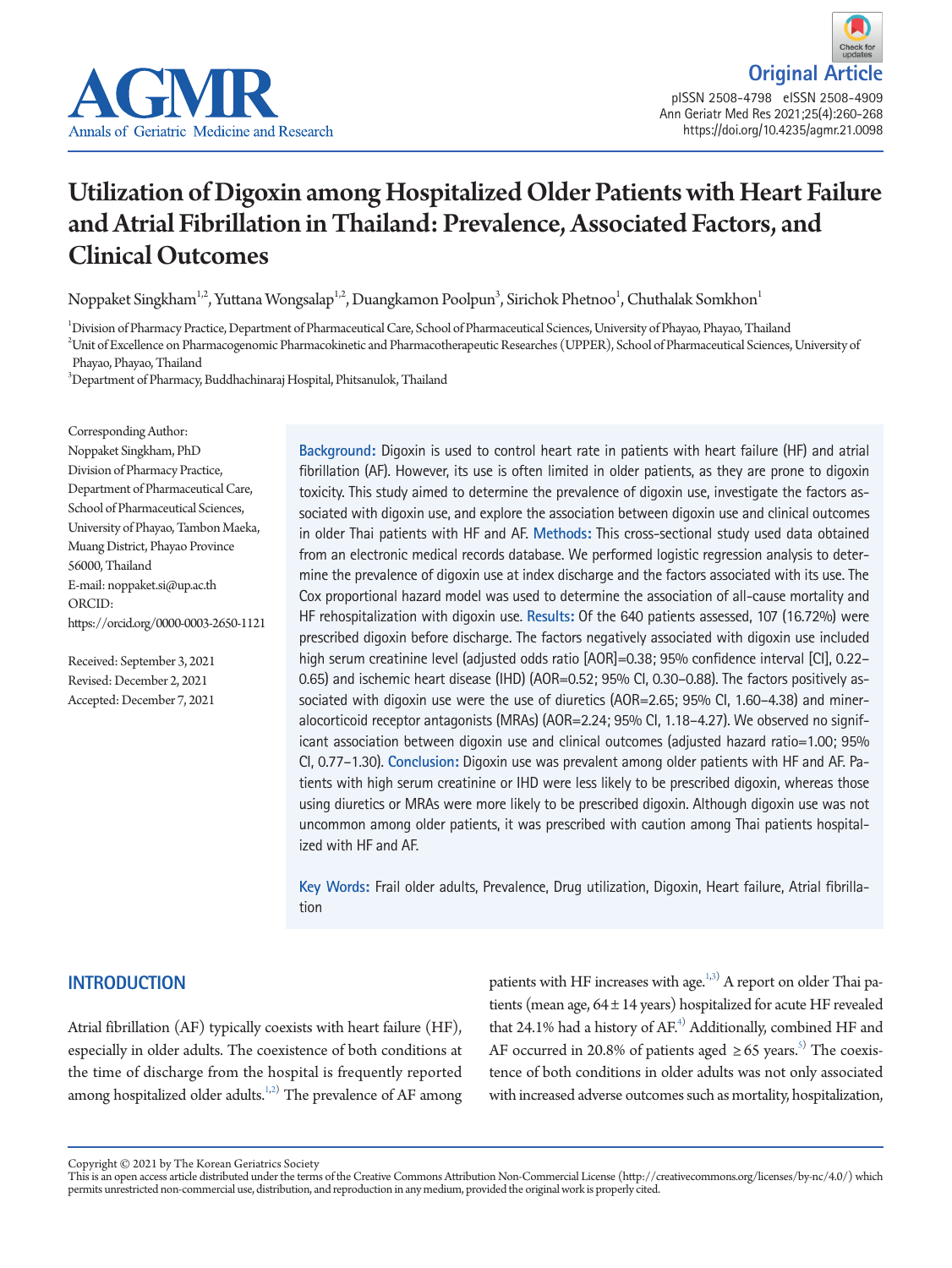and healthcare  $costs^{4,5)}$  $costs^{4,5)}$  $costs^{4,5)}$  but also necessitated complicated pharmacological therapies.<sup>1)</sup>

Digoxin is a therapeutic agent used for the treatment of HF and AF. Its use is dependent on the type of HF. HF is classified by ejection fraction (EF) as HF with reduced EF (HFrEF) (EF < 40%), HF with mid-range EF (HF*mr*EF) (EF 41%–49%), and HF with preserved EF (HF $p$ EF) (EF  $\geq$  50%). In the treatment of HF alone, digoxin is recommended as an add-on therapy in symptomatic patients with HFrEF to reduce HF-related hospitalization but is not recommended for use in patients with HF*mr*EF and HF*p*EF due to a lack of clinical benefit.<sup>[6-](#page-7-3)[8](#page-7-4))</sup> However, digoxin still plays an important role in AF therapy in patients with HF. In the treatment of AF in these patients, the three common therapeutic agents recommended for heart rate control are beta-blockers (BBs), non-dihydropyridine calcium channel blockers (non-DHP CCBs), and di-goxin.<sup>9[-11\)](#page-7-6)</sup> While any of these three options can be used in patients with HF*mr*EF and HF*p*EF, non-DHP CCBs are contraindicated in patients with HF*r*EF.<sup>[9](#page-7-5)[,11](#page-7-6))</sup> Although BBs and non-DHP CCBs are considered first-line therapy, their synergistic negative inotropic effect on the heart is a significant clinical concern for older adults, who are vulnerable to this effect. Avoidance of non-DHP CCBs is also recommended for patients with severe  $HF^{12)}$  $HF^{12)}$  $HF^{12)}$  Thus, digoxin has become an alternative treatment choice for older patients with both HF and AF, resulting in its broad prescription in clinical practice.

The prevalence of digoxin use in previous studies varied depending on the study population. Digoxin was more likely to be prescribed to patients with HF and AF than to patients with HF alone. For example, prevalence rates of 20.84% $^{13)}$  $^{13)}$  $^{13)}$  and  $11.0\% ^{14}$  $11.0\% ^{14}$  $11.0\% ^{14}$  were reported in patients with HF with and without AF, respectively. This is because digoxin is used as an add-on therapy in HF*r*EF but is used as mainstream therapy in AF. Nevertheless, digoxin use is not considered to be highly prevalent in patients with both conditions. Advanced age and renal function are important factors that limit the use of digoxin in clinical practice because they are associated with an increased risk of digoxin toxicity that is common among older patients and patients with impaired renal function.

Among clinical outcomes, a randomized trial demonstrated the relationship between digoxin treatment and decreased risk of rehospitalization in HFrEF patients without concurrent  $\mathrm{AF}^{\text{\tiny{IS}}}$  and that the relationship was not age-dependent. $^{16)}$  However, the clinical benefits of digoxin for older adults with both HF and AF remain controversial. Both post-hoc analyses of randomized controlled trials  $(\text{RCTs})^{17\text{-}19)}$  $(\text{RCTs})^{17\text{-}19)}$  $(\text{RCTs})^{17\text{-}19)}$  and well-designed observational studies $^{13,20\text{-}25)}$  $^{13,20\text{-}25)}$  $^{13,20\text{-}25)}$  $^{13,20\text{-}25)}$  $^{13,20\text{-}25)}$  have reported conflicting evidence on the risk-benefit profile of digoxin. Some studies observed an association of digoxin and increased risk of mortality in AF patients with or without  $\mathrm{HF}^{17\text{--}20)}$  $\mathrm{HF}^{17\text{--}20)}$  $\mathrm{HF}^{17\text{--}20)}$  Conversely, several other studies did not report such find-

ings.<sup>[13,](#page-7-7)[21](#page-7-14)[-25](#page-8-0))</sup> Recently, studies in Asians have evaluated the safety and benefits of digoxin use in older patients.<sup>26,[27](#page-8-2)</sup>) A study in Taiwan showed that digoxin use was related to increased ischemic stroke and mortality in AF patients without HF but not in those with HF.<sup>26)</sup> Another study in China found that digoxin use was related to an increased likelihood of mortality and rehospitalization in HF*rEF* patients with or without AF.<sup>27)</sup> These results varied according to differences in the prevalence of digoxin use and outcomes in each clinical setting.

In Thailand, the national HF guidelines suggest the use of digoxin as a therapeutic agent for heart rate control in patients with HF and coexisting AF.<sup>[9\)](#page-7-5)</sup> However, the prescribing rate, contributing factors, and clinical outcomes of digoxin use in older adults with both conditions have not been reported. Thus, the primary objective of the present study was to determine the prevalence and identify factors associated with digoxin use. The secondary objective was to explore the association between digoxin treatment and clinical outcomes.

#### **MATERIALS AND METHODS**

#### **Study Design and Settings**

This cross-sectional study included data on patients diagnosed with both HF and AF, which were obtained from the electronic medical records (EMR) database of a tertiary care teaching urban hospital (a 1,100-bed public hospital) in Phitsanulok Province. The study hospital is an academic referral center for the lower northern region of Thailand. The EMR database included patient demographics, clinical characteristics, and medication information. At the time of the study, well-trained hospital staff entered patient information into the EMR database.

The research protocol was approved by the Research Ethics Committee of Buddhachinaraj Hospital (IRB No. 067/63, Approval data: March 26, 2020) before retrieval of patient data.

#### **Subjects**

The analysis included patients aged  $\geq 60$  years (based on a definition of "older adult" of 60 years)<sup>28)</sup> and diagnosed with HF and AF who were hospitalized for HF for the first time between January 2014 and December 2018 (defined as the patient's index hospitalization). Patients were identified as having HF and AF using the following International Statistical Classification of Disease and Related Health Problems 10th Revision (ICD-10) codes: I50.0, I50.1, or I50.9 (for HF) and I48.0 (for AF). Patients with serum creatinine concentrations > 3 mg/dL or serum potassium concentrations < 3.2 or > 5.5 mEq/L were excluded from the analysis.

Among the eligible patients discharged alive, those who were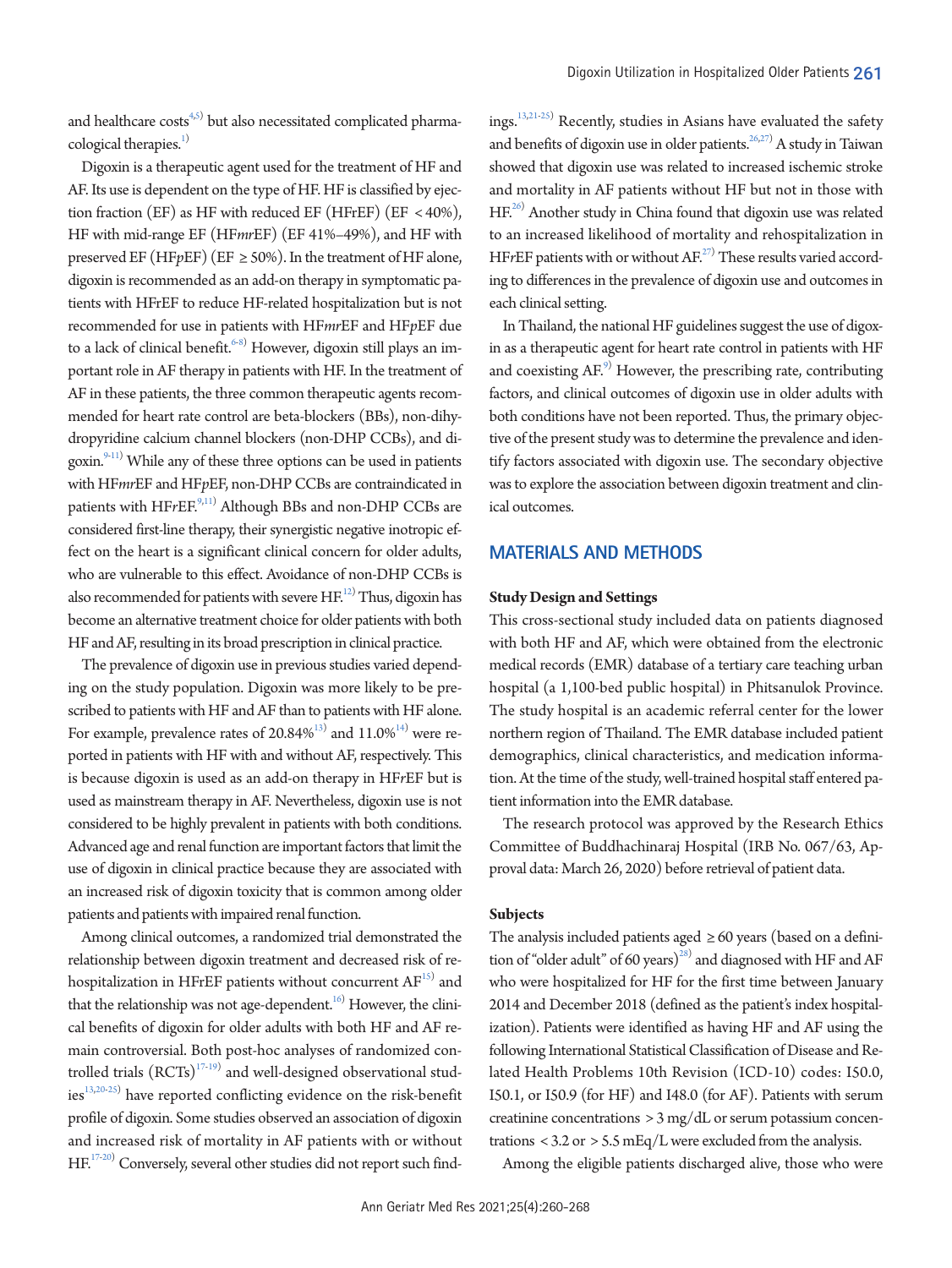prescribed oral digoxin at index predischarge were assigned to the exposed group (i.e., patients treated with digoxin). The remaining patients were assigned to the unexposed group (i.e., patients not treated with digoxin). The patients in the unexposed group were examined for digoxin prescription post-discharge to ensure that none were exposed to digoxin during the follow-up period. Both patient groups were followed up until December 10, 2020, for clinical outcome measurement.

#### **Data Collection**

All study factors and outcomes were obtained from the EMR database. The study factors were categorized as patient demographics, including sex and age (calculated on the index date of admission); clinical characteristics, including echocardiogram results, last laboratory findings, length of stay (LOS); cardiovascular (CV) comorbidities and comorbidity score calculated using the Charlson Comorbidity Index  $(CCI)$ ;<sup>29[,30\)](#page-8-5)</sup> and discharge medication lists. Data on disease severity (e.g., New York Heart Association [NYHA] classification or brain natriuretic peptide [BNP] level) were not routinely recorded in the EMR database. As one study suggested that LOS, which might indicate HF severity or complex conditions, was a positive predictor of rehospitalization, $31)$  $31)$  we used this factor to determine HF severity in this study. All medications used for the treatment of AF and HF were identified using the drug codes of the study hospital.

#### **Definitions of Clinical Outcomes**

The primary outcome was a composite outcome of all-cause mortality and HF rehospitalization occurring after the index discharge. The primary discharge diagnosis, which was defined based on ICD-10 codes related to HF diagnoses (I50.0, I50.1, or I50.9), was used to identify HF rehospitalization. The cause of death, which was recorded in the database, was used to identify in-hospital deaths from any cause. The secondary outcomes were all-cause mortality and HF rehospitalization. Digoxin toxicity was identified according to ICD-10 code T46.0.

#### **Statistical Analysis**

Continuous variables with normal distribution were presented as mean ± standard deviation, and independent sample t-tests were used for comparisons between patient groups. Continuous variables with non-normal distribution were presented as median and interquartile range (IQR), and Mann-Whitney U tests were used for between-group comparisons. Categorical variables were presented as frequencies and percentages, and either the chi-square test or Fisher exact test was used for between-group comparisons, as appropriate.

The prevalence of digoxin use was calculated by dividing the number of patients who were prescribed digoxin by the total number of patients and presented as a percentage (%). To determine the factors affecting digoxin prescription, we performed univariable and multivariable binary logistic regression analyses and calculated crude odds ratios (ORs), adjusted ORs, and 95% confidence intervals (CIs). In univariate analysis, we selected factors with p < 0.1 for multicollinearity tests. In the multicollinearity tests, in which independent variables in a binary logistic regression model are highly correlated, we excluded factors with a variance inflation factor (VIF)  $> 10^{32}$  In the multivariate analysis, we applied the backward elimination method, in which the least significant variable was discarded at each step until all remaining variables in the model reached a significance level of  $\leq 0.05$ .

We also assessed clinical outcomes, including all-cause mortality and rehospitalization due to HF, and calculated hazard ratios (HRs) using the Cox proportional hazards model between patients treated and not treated with digoxin. The cohorts were adjusted using the most frequently reported factors associated with all-cause mortality and rehospitalization due to HF, including sex, age, comorbidity score, and LOS. All analyses were conducted using Stata release 14.0 (Stata Corporation, College Station, TX, USA). Statistical significance was set at p < 0.05. All p-values were two-tailed.

## **RESULTS**

#### **Patient Characteristics**

From the EMR database, we included a total of 640 older adults with HF and AF [\(Fig. 1\)](#page-2-0). Characteristics of the total patient group,

<span id="page-2-0"></span>

**Fig. 1.** Flowchart showing the process of data retrieval. HF, heart failure; EMR, electronic medical records; AF, atrial fibrillation.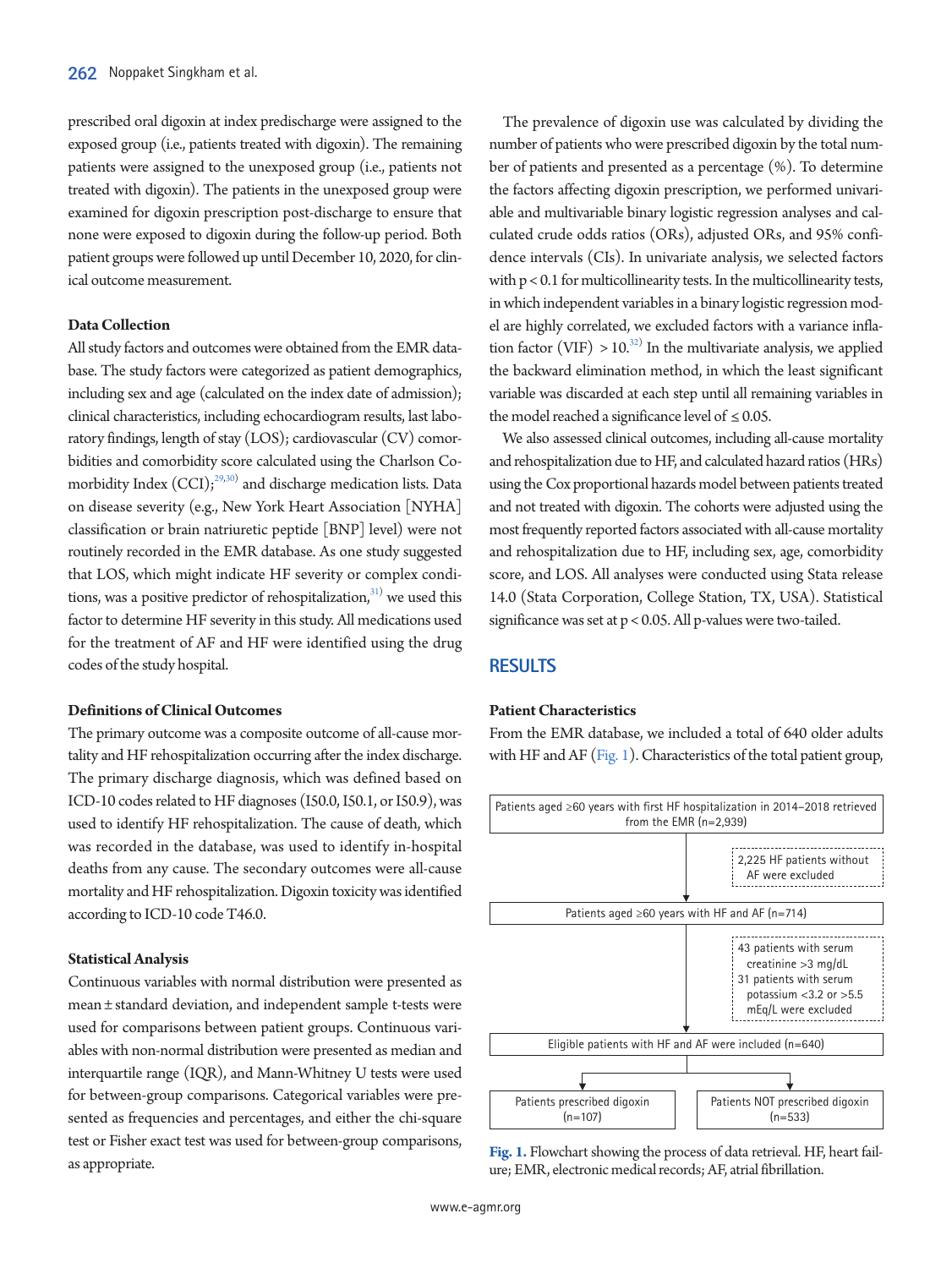patients treated with digoxin, and those not treated with digoxin are shown i[n Table 1](#page-3-0). Overall, the average age of the patients was  $74.42 \pm 8.23$  years and they were mostly female (55.62%). Among patients with EF (46.72%), almost three-fourths had an EF ≥ 40%. The mean serum potassium and serum creatinine concentrations were  $3.9 \pm 0.42$  mmol/L and  $1.25 \pm 0.50$  mmol/L, respectively.

The most frequently reported cardiovascular comorbidity was hypertension, followed by dyslipidemia and ischemic heart disease (IHD). Almost all patients (93.44%) were treated with oral anticoagulants (OACs), and BBs were the primary agents used to control heart rate. Among HF medications, 44.84%, 36.57%, and

<span id="page-3-0"></span>**Table 1.** Characteristics of all patients with heart failure and atrial fibrillation

| Characteristic               |                   |                   | Total patients $(n = 640)$ Patients treated with digoxin $(n = 107)$ Patients not treated with digoxin $(n = 533)$ | p-value |
|------------------------------|-------------------|-------------------|--------------------------------------------------------------------------------------------------------------------|---------|
| Demographics                 |                   |                   |                                                                                                                    |         |
| Sex, male                    | 284 (44.38)       | 42 (39.25)        | 242 (45.40)                                                                                                        | 0.243   |
| Age $(y)$                    | $74.42 \pm 8.23$  | $72.94 \pm 7.75$  | $74.71 \pm 8.33$                                                                                                   | 0.044   |
| $\geq 80$                    | 193 (30.16)       | 24(22.43)         | 169(31.71)                                                                                                         | 0.058   |
| Clinical characteristics     |                   |                   |                                                                                                                    |         |
| $EF^{a)}(\% )$               | $53.97 \pm 18.84$ | $51.44 \pm 18.15$ | $54.54 \pm 18.98$                                                                                                  | 0.271   |
| HF with EF                   |                   |                   |                                                                                                                    | 0.666   |
| HFrEF $(EF < 40\%)$          | 84 (28.09)        | 17(30.91)         | 67(27.46)                                                                                                          |         |
| HFmrEF (EF 40%-49%)          | 31(10.37)         | 4(7.27)           | 27(11.07)                                                                                                          |         |
| HFpEF (EF $\geq$ 50%)        | 184 (61.54)       | 34(61.82)         | 150 (61.48)                                                                                                        |         |
| Serum sodium (mmol/L)        | $138.28 \pm 4.58$ | $137.83 \pm 4.79$ | $138.37 \pm 4.53$                                                                                                  | 0.266   |
| Serum potassium (mmol/L)     | $3.90 \pm 0.42$   | $3.89 \pm 0.40$   | $3.90 \pm 0.42$                                                                                                    | 0.920   |
| Serum creatinine (mg/dL)     | $1.25 \pm 0.50$   | $1.08 \pm 0.36$   | $1.28 \pm 0.52$                                                                                                    | < 0.001 |
| eGFR (mL/min)                | $56.19 \pm 22.54$ | $62.76 \pm 19.67$ | $54.87 \pm 22.86$                                                                                                  | 0.001   |
| $LOS$ $(day)$                | $6(3-10)$         | $5(4-9)$          | $6(3-10)$                                                                                                          | 0.532   |
| > 5                          | 331 (51.72)       | 53 (49.53)        | 278 (52.16)                                                                                                        | 0.620   |
| Cardiovascular comorbidities |                   |                   |                                                                                                                    |         |
| Hypertension                 | 278 (43.44)       | 41 (38.32)        | 237 (44.47)                                                                                                        | 0.242   |
| Dyslipidemia                 | 198 (30.94)       | 27(25.23)         | 171 (32.08)                                                                                                        | 0.163   |
| Ischemic heart disease       | 189 (29.53)       | 21(19.63)         | 168(31.52)                                                                                                         | 0.015   |
| Diabetes mellitus            | 157(24.53)        | 24(22.43)         | 133(24.95)                                                                                                         | 0.580   |
| Chronic kidney disease       | 50(7.81)          | 5(4.67)           | 45(8.44)                                                                                                           | 0.192   |
| Stroke                       | 12(1.88)          | 1(0.93)           | 11(2.06)                                                                                                           | 0.444   |
| Comorbidity score $\geq 2$   | 350 (54.69)       | 53 (49.53)        | 297 (55.72)                                                                                                        | 0.015   |
| Comorbidity score            | $2(1-2)$          | $1(1-2)$          | $2(1-2)$                                                                                                           | 0.241   |
| HF medications               |                   |                   |                                                                                                                    |         |
| <b>OACs</b>                  | 598 (93.44)       | 107 (100.00)      | 491 (92.12)                                                                                                        | 0.003   |
| Diuretics                    | 391 (61.09)       | 83 (77.57)        | 308 (57.79)                                                                                                        | < 0.001 |
| $\rm{BBs}$                   | 287 (44.84)       | 43 (40.19)        | 244 (45.78)                                                                                                        | 0.289   |
| <b>ACEIs</b>                 | 172(26.88)        | 37 (34.58)        | 135 (25.33)                                                                                                        | 0.050   |
| ARBs                         | 62(9.69)          | 14(13.08)         | 48 (9.01)                                                                                                          | 0.196   |
| <b>MRAs</b>                  | 51(7.97)          | 18 (16.82)        | 33(6.19)                                                                                                           | < 0.001 |
| <b>Nitrates</b>              | 50(7.81)          | 7(6.54)           | 43 (8.07)                                                                                                          | 0.592   |
| DHP CCBs                     | 41(6.41)          | 4(3.74)           | 37(6.94)                                                                                                           | 0.224   |
| Hydralazine                  | 30(4.69)          | 2(1.87)           | 28(5.25)                                                                                                           | 0.149   |
| Non-DHP CCBs                 | 18(2.81)          | 5(4.67)           | 13(2.44)                                                                                                           | 0.210   |

Values are presented as number (%) or mean ± standard deviation or median (interquartile range).

HFrEF, heart failure with reduced ejection fraction; HFmrEF, heart failure with mid-range ejection fraction; HFpEF, heart failure with preserved ejection fraction; eGFR, estimated glomerular filtration rate; LOS, length of stay; OACs, oral anticoagulants; BBs, beta-blockers; ACEIs, angiotensin-converting enzyme inhibitors; ARBs, angiotensin II receptor blockers; CCBs, calcium channel blockers; MRAs, mineralocorticoid receptor antagonists.

<sup>a)</sup>Data were available for 55 and 244 patients with and without digoxin, respectively.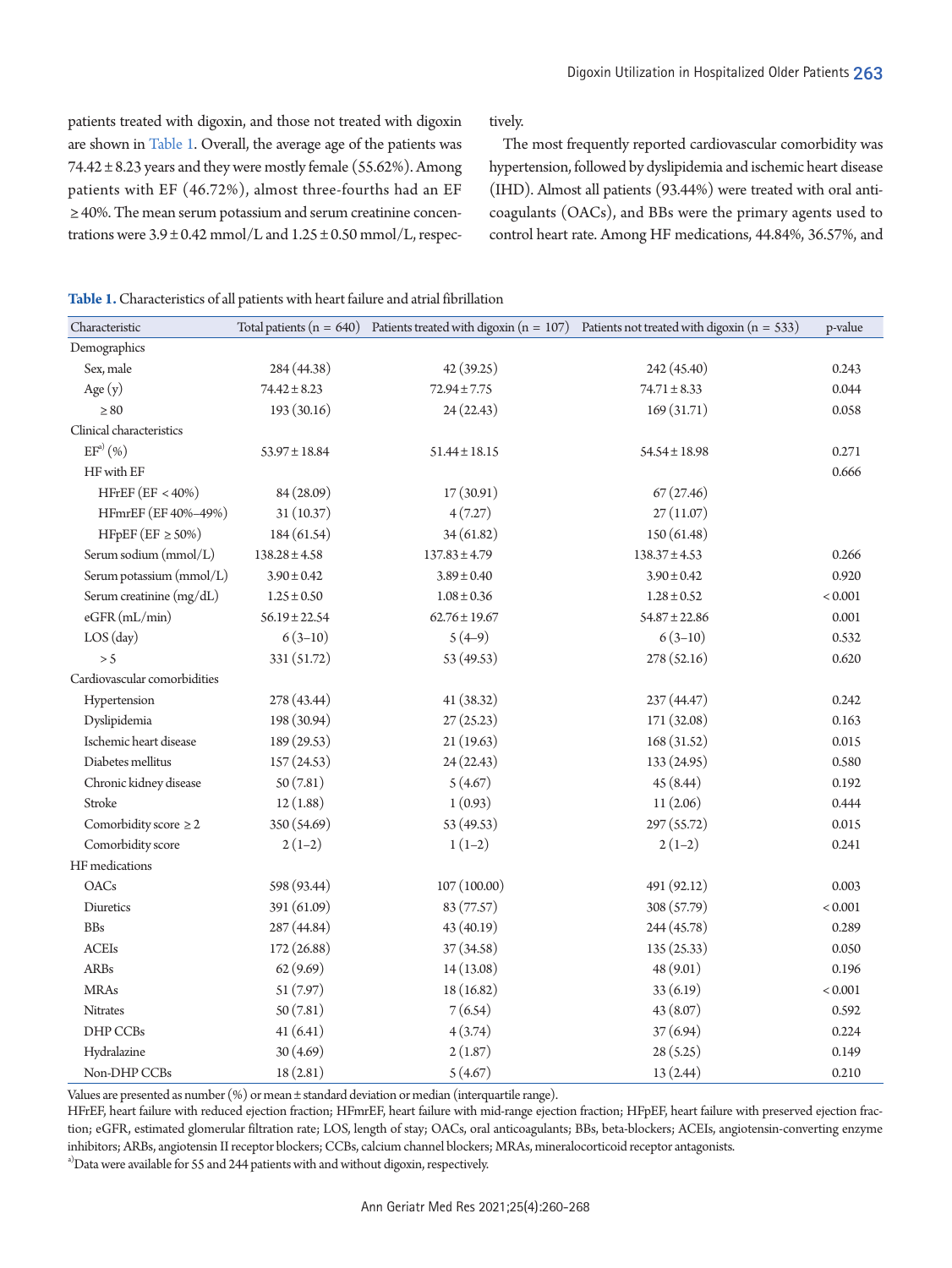7.97% of the patients were receiving BBs, angiotensin-converting enzyme inhibitors (ACEIs) or angiotensin II receptor blockers (ARBs), and mineralocorticoid receptor antagonists (MRAs), respectively.

#### **Prevalence and Associated Factors of Digoxin Use**

Our review of the index discharge medication lists of all study patients showed that 107 patients (16.72%) were prescribed oral digoxin at the index hospital discharge. The prevalence rate of digoxin use in patients with EF < 40%, with EF  $\geq$  40%, and with no EF were 20.24%, 17.67%, and 15.25%, respectively. Among patients treated with digoxin, most (90.65%) received oral digoxin at a daily dose of 0.125 mg, and only a few received a daily dose of 0.0625 mg and 0.250 mg (4.67% each).

The results of univariate and multivariate analyses are shown in [Table 2](#page-4-0). In the univariate analysis, the factors negatively associated with digoxin use included older age (crude OR = 0.97; 95% CI, 0.95–0.99), higher serum creatinine (crude OR = 0.37; 95% CI, 0.22-0.62), IHD (crude OR = 0.53; 95% CI 0.32-0.88), and higher CCI (crude OR = 0.74; 95% CI, 0.59–0.95). The factors positively associated with digoxin use were higher estimated glomerular filtration rate (eGFR) (crude OR = 1.02; 95% CI, 1.01–1.03), use of diuretics (crude OR = 2.53; 95% CI, 1.55–4.11), and use of MRAs (crude OR = 3.06; 95% CI, 1.65–5.68).

In the multivariate analysis, the factors negatively associated with digoxin use included higher serum creatinine (adjusted OR = 0.38; 95% CI, 0.22–0.65) and IHD (adjusted OR = 0.52; 95% CI, 0.30–0.88). The two medication classes positively associated with digoxin use were diuretics and MRAs (adjusted OR = 2.65; 95% CI, 1.60–4.38 and adjusted OR = 2.24; 95% CI, 1.18–4.27, respectively).

## **Relationships between Digoxin Treatment and Clinical Outcomes**

The results of the analysis of the associations between digoxin treatment and clinical outcomes are shown i[n Table 3](#page-5-0). The study outcomes occurred in 413 patients (64.53%) during a median follow-up period of 4.7 (IQR 3.3–5.8) years. In an unadjusted analysis, we observed no statistically significant decrease in the risk of the primary outcome among patients treated with digoxin compared to the risk in those who did not receive digoxin (HR = 0.91; 95% CI, 0.70–1.18). Patients treated with digoxin had a longer mean survival time  $(850 \pm 69 \text{ vs. } 789 \pm 30 \text{ days}; \text{ p} = 0.414)$ . In addition, we observed no statistically significant association after adjusting for sex, age, comorbidity score, and LOS (adjusted HR = 1.00; 95% CI, 0.77–1.30) [\(Fig. 2\)](#page-5-1).

Among the secondary outcomes, all-cause mortality and rehospitalization due to HF occurred in 372 (58.13%) and 139 (21.72%) patients, respectively. In the univariate analysis, we observed no statistically significant decreases in the risks of all-cause mortality (crude HR = 0.91; 95% CI, 0.70–1.83) and rehospitalization due to HF (crude HR =  $0.99$ ;  $95\%$  CI,  $0.64-1.53$ ) in patients treated with digoxin compared to those in patients who did not receive this treatment. After controlling for pre-specified covariates, the association remained the same for all-cause mortality (adjusted HR = 1.02; 95% CI, 0.77–1.35) and rehospitalization due to HF (crude HR = 0.96; 95% CI, 0.62–1.50).

A subgroup analysis performed according to EF categories showed that treatment with digoxin was not significantly associated with the primary outcome in patients with EF < 40% and in patients with EF ≥ 40% (adjusted HR = 0.87; 95% CI, 0.43-1.76;  $p = 0.692$  and adjusted HR = 1.10; 95% CI, 0.71-1.71;  $p = 0.669$ , respectively). Similarly, we observed no statistically significant association between treatment with digoxin and all-cause mortality

<span id="page-4-0"></span>

| Table 2. Results of univariable and multivariable analyses for the identification of study factors associated with digoxin treatment |  |  |
|--------------------------------------------------------------------------------------------------------------------------------------|--|--|
|                                                                                                                                      |  |  |

| Study factors <sup>a)</sup> | Crude OR (95% CI)   | p-value | Adjusted OR (95% CI) | p-value       |
|-----------------------------|---------------------|---------|----------------------|---------------|
| Age $(y)$                   | $0.97(0.95-0.99)$   | 0.044   |                      |               |
| Age, $\geq 80y$             | $0.62(0.38-1.02)$   | 0.058   |                      |               |
| Serum creatinine $(mg/dL)$  | $0.37(0.22 - 0.62)$ | < 0.001 | $0.38(0.22 - 0.65)$  | $< 0.001^{b}$ |
| eGFR(mL/min)                | $1.02(1.01-1.03)$   | 0.001   |                      |               |
| Ischemic heart disease      | $0.53(0.32 - 0.88)$ | 0.015   | $0.52(0.30 - 0.88)$  | $0.015^{b}$   |
| Comorbidity score           | $0.74(0.59-0.95)$   | 0.015   |                      |               |
| Diuretics                   | $2.53(1.55-4.11)$   | < 0.001 | $2.65(1.60-4.38)$    | $< 0.001^{b}$ |
| ACEIs                       | $1.56(0.99 - 2.42)$ | 0.050   |                      |               |
| MRAs                        | $3.06(1.65 - 5.68)$ | < 0.001 | $2.24(1.18-4.27)$    | $0.014^{b}$   |

OR, odds ratio; CI, confidence interval; eGFR, estimated glomerular filtration rate; ACEIs, angiotensin-converting enzyme inhibitors; MRAs, mineralocorticoid receptor antagonists.

a)Factors with p-value <0.1 were included in the multivariable model.

b) After adjusting for serum creatinine, ischemic heart disease, diuretics, and MRAs in the adjusted model with a mean variance inflation factor of 1.83.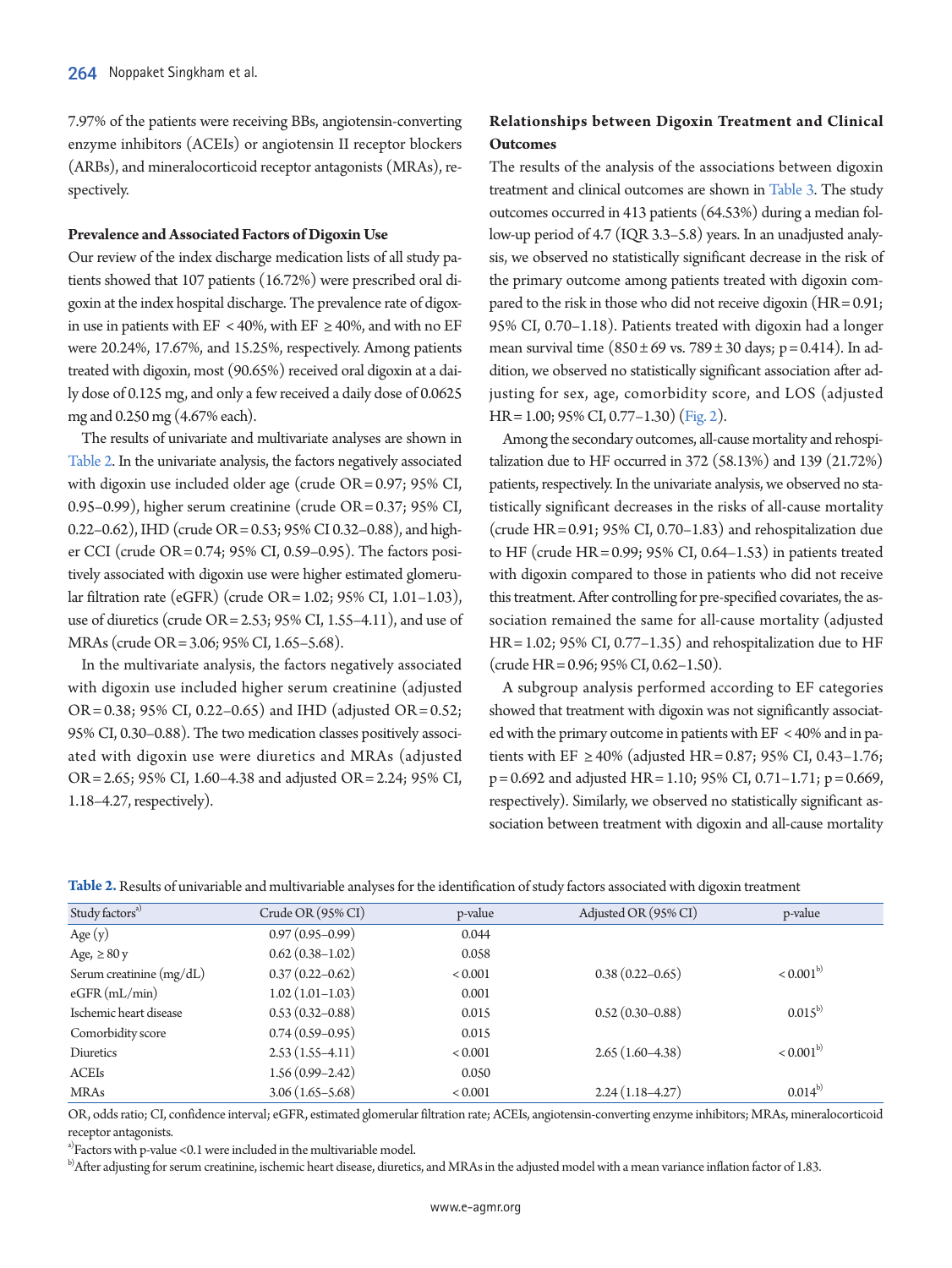| Study outcomes                               | Crude HR (95% CI)   | p-value | Adjusted HR <sup>a)</sup> (95% CI) | p-value |
|----------------------------------------------|---------------------|---------|------------------------------------|---------|
| All-cause mortality and HF rehospitalization |                     |         |                                    |         |
| All patients                                 | $0.91(0.70-1.18)$   | 0.484   | $1.00(0.77-1.30)$                  | 0.997   |
| $EF^{b}$ < 40%                               | $0.76(0.38-1.50)$   | 0.422   | $0.87(0.43 - 1.76)$                | 0.692   |
| $EF \geq 40\%$                               | $1.15(0.75-1.76)$   | 0.521   | $1.10(0.71 - 1.71)$                | 0.669   |
| All-cause mortality                          |                     |         |                                    |         |
| All patients                                 | $0.91(0.70-1.83)$   | 0.507   | $1.02(0.77-1.35)$                  | 0.874   |
| $EF < 40\%$                                  | $0.79(0.39-1.64)$   | 0.533   | $0.92(0.43 - 1.94)$                | 0.822   |
| $EF \geq 40\%$                               | $1.06(0.67-1.68)$   | 0.813   | $1.09(0.68 - 1.74)$                | 0.730   |
| HF rehospitalization                         |                     |         |                                    |         |
| All patients                                 | $0.99(0.64 - 1.53)$ | 0.963   | $0.96(0.62 - 1.50)$                | 0.872   |
| $EF < 40\%$                                  | $0.95(0.35-2.57)$   | 0.924   | $0.99(0.35 - 2.74)$                | 0.979   |
| $EF \geq 40\%$                               | $1.04(0.48 - 2.23)$ | 0.923   | $0.82(0.38 - 1.80)$                | 0.628   |

<span id="page-5-0"></span>**Table 3.** Results of the analysis of associations between digoxin treatment and clinical outcomes

HR, hazard ratio; CI, confidence interval; HF, heart failure; EF, ejection fraction.

<sup>a)</sup>When controlling for sex, age, comorbidity score, and length of stay.

b)EF data were available for 84 and 215 patients with EF <40% and ≥40%, respectively.

<span id="page-5-1"></span>

**Fig. 2.** Kaplan-Meier survival plot of all-cause mortality and heart failure rehospitalization according to digoxin prescription. aHR, adjusted hazard ratio; CI, confidence interval.

and HF rehospitalization in patients with EF < 40% and EF  $\geq$  40% [\(Table 3\)](#page-5-0).

#### **DISCUSSION**

The safety of digoxin treatment for heart rate control in older patients with HF and AF has been questioned due to its adverse clinical effects, including mortality, hospitalization, and digoxin toxicity. Given the safety concerns in this population, direct evidence on digoxin treatment among older Thai patients with both conditions is required to understand digoxin use in real-world clinical practice. Our results indicated that digoxin use was relatively prevalent. Both positively and negatively associated factors contributed to the use of digoxin. However, we observed no sta-

tistically significant association between adverse clinical outcomes and digoxin use.

Despite advances in procedure-based AF therapies, pharmacological therapy still plays a major role in controlling the heart rate in AF treatment. The results of the present study revealed that BBs and digoxin were the primary agents for heart rate control in the study cohort, with 44.84%, 16.72%, and 6.72% of patients receiving BBs, digoxin, and a combination of both agents, respectively, whereas only 2.81% of patients received non-DHP CCBs (verapamil and diltiazem). According to the AF status in HF guidelines, either BBs, digoxin, or a combination can be used in all HF types (EF < 40% and  $\geq$  40%), while non-DHP CCBs should be avoided in patients with  $EF < 40\%$ .<sup>9</sup> Less than half of the patients (46.72%) in this study had known EF, with 28.09% and 71.91% having EF < 40% and EF  $\geq$  40%, respectively. These data suggested that BBs and digoxin were safer than non-DHP CCBs for older patients with known and unknown EF. Additionally, the combination of BBs and non-DHP CCBs is inappropriate for older patients with EF  $\geq$  40% because of their negative inotropic effect, which is high among these patients.<sup>12)</sup> This is why digoxin is the second choice of therapeutic agent for heart rate control in older patients with HF and AF.

The prevalence of digoxin use in our study was slightly lower than that reported previously  $(16.72\% \text{ vs. } 20.84\%).$ <sup>13)</sup> Although we excluded patients with a contraindication to digoxin use (serum creatinine concentration > 3 mg/dL or serum potassium concentration  $<$  3.2 or  $>$  5.5 mEq/L), we identified other factors contributing to digoxin. Patients with higher serum creatinine concentration or IHD were less likely to be treated with digoxin, whereas patients receiving diuretics or MRAs were more likely to be treated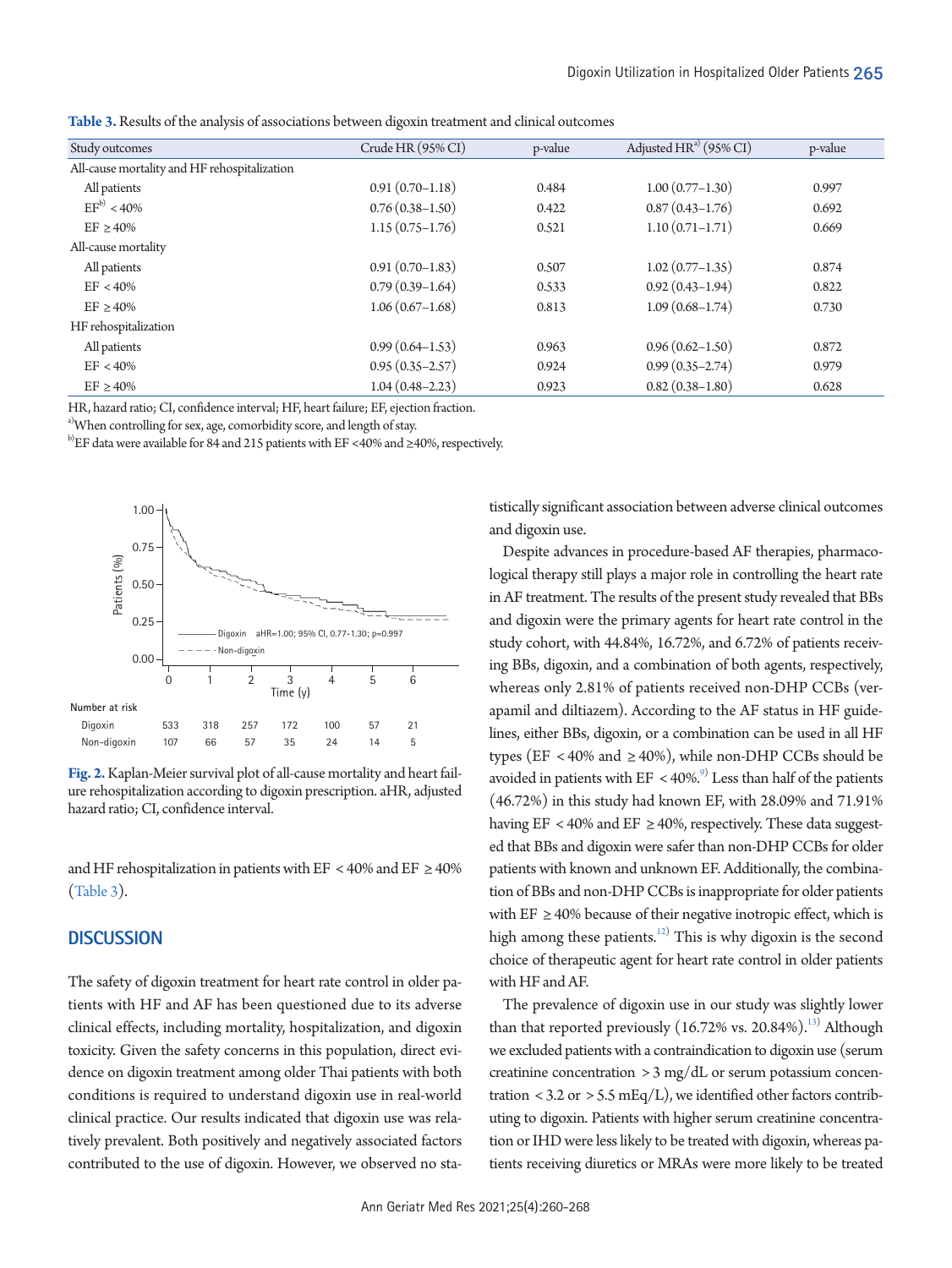with digoxin. Digoxin might not be considered for patients with increasing serum creatinine levels, which indicates worse renal function and a susceptibility to digoxin toxicity. $^{\rm 33)}$  IHD may deteriorate due to the positive inotropic effect of digoxin. In addition, a recent study indicated that digoxin therapy was associated with an increased risk of all-cause and cardiovascular death in patients with ischemic heart failure. $34)$  Two medication classes were positively associated with digoxin use, including diuretics and MRAs. Current HF guidelines suggest digoxin as an adjunct to medical therapy for HF*r*EF; thus, digoxin may have been additionally prescribed in HF*r*EF patients receiving diuretics or MRAs, indicating persistent symptoms. $9-11)$  In addition to the previously mentioned factors, the low prevalence of digoxin use may be related to the clinicians' perception of increased mortality risk associated with digoxin use, as reported in previous studies. $17-20$ 

Among adverse clinical impacts of digoxin use, we observed no occurrence of digoxin toxicity in patients treated with digoxin. This is because most of the patients in our study were administered a daily dose of 0.125 mg, which is the recommended oral digoxin dose for older patients with  $\rm HF^{12)}$  We observed no significant relationship between digoxin treatment and all-cause mortality and HF rehospitalization in either unadjusted or adjusted analyses. Our study findings were consistent with those of previous studies that reported statistically insignificant results.<sup>13,21-25)</sup> A retrospective propensity-matched analysis of a randomized trial found no evidence of increased mortality or hospitalization in patients with paroxysmal and persistent AF who received digoxin as baseline initial therapy. $^{21)}$  In another observational propensity-matched study conducted by Singh et al.,<sup>13)</sup> the authors reported that digoxin initiation was not positively related to mortality and HF readmission in hospitalized older patients with HF (HF*r*EF and HF*p*EF) and AF. Likewise, a previous study using data obtained from real clinical settings found no effect of digoxin use on mortality in AF patients with  $HF^{(23)}$  $HF^{(23)}$  $HF^{(23)}$  Although these observational studies applied several methods for controlling potential confounding factors, including propensity matching, multivariable adjustment, and stratified analysis, they did not consider disease severity or other issues related to clinical outcomes, which is an important limitation. Nevertheless, recent data from systematic reviews and meta-analyses support the continued use of digoxin as a heart rate control treatment for older patients.<sup>35)</sup>

In clinical practice in Thailand, the decision to prescribe digoxin depends on the patient's characteristics as well as the physician's experience. Despite the lack of statistical significance, patients treated with oral digoxin were likely to have a longer survival time compared to those who did receive digoxin. The current AF guidelines recommend digoxin as a second-line therapeutic agent for

heart rate control.<sup>9,11)</sup> Our findings extend the knowledge that oral digoxin treatment for older patients with both HF and AF is safe when used at a proper dose ( $\leq 0.125$  mg/day).

This study has some limitations. First, this was a single-center study of a limited number of patients. Therefore, these findings cannot be generalized to other hospitals as the patient characteristics and prescribing patterns might vary. Although we tried to include all eligible patients, our sample size was adequate only for the primary objective and not the secondary objective. Second, we lacked data on HF severity (e.g., NYHA or BNP) and clinical status (e.g., heart rate, systolic blood pressure, diastolic blood pressure), which are potential factors associated with both digoxin prescription and clinical outcomes. Third, unlike RCTs, this observational study could not entirely explain the causal relationship because digoxin treatment was not randomly assigned to the patients. Although we adjusted for the difference in baseline characteristics between the two groups, the associations may also be affected by other residual confounding factors. Finally, we could not assess the association of clinical outcomes with the serum level of digoxin due to a lack of data on digoxin levels. Nevertheless, no patient was diagnosed with T46.0 (defined as digoxin toxicity) during the follow-up period.

In conclusion, the use of digoxin in clinical practice was not uncommon among older Thai patients with HF and AF. The factors negatively associated with digoxin use included higher serum creatinine level and IHD, whereas the positively associated factors included the use of diuretics or mineralocorticoid receptor antagonists. We observed no significant association between digoxin use and the risk of all-cause mortality and rehospitalization due to HF.

### **ACKNOWLEDGEMENTS**

The authors wish to thank all hospital staff for their support.

#### **CONFLICT OF INTEREST**

The researchers claim no conflicts of interest.

## **FUNDING**

This study was supported by the School of Pharmaceutical Sciences, University of Phayao (No. PHAR 002/2020) and the University of Phayao (No. FF64-UoE018), Phayao, Thailand.

## **AUTHOR CONTRIBUTION**

<span id="page-6-0"></span>Conceptualization, NS; Data curation, YW, DP, SP, CS; Formal analysis, NS, YW; Investigation, DP, SP, CS; Methodology, NS, YW; Visualization, NS, YW; Project administration, NS; Supervi-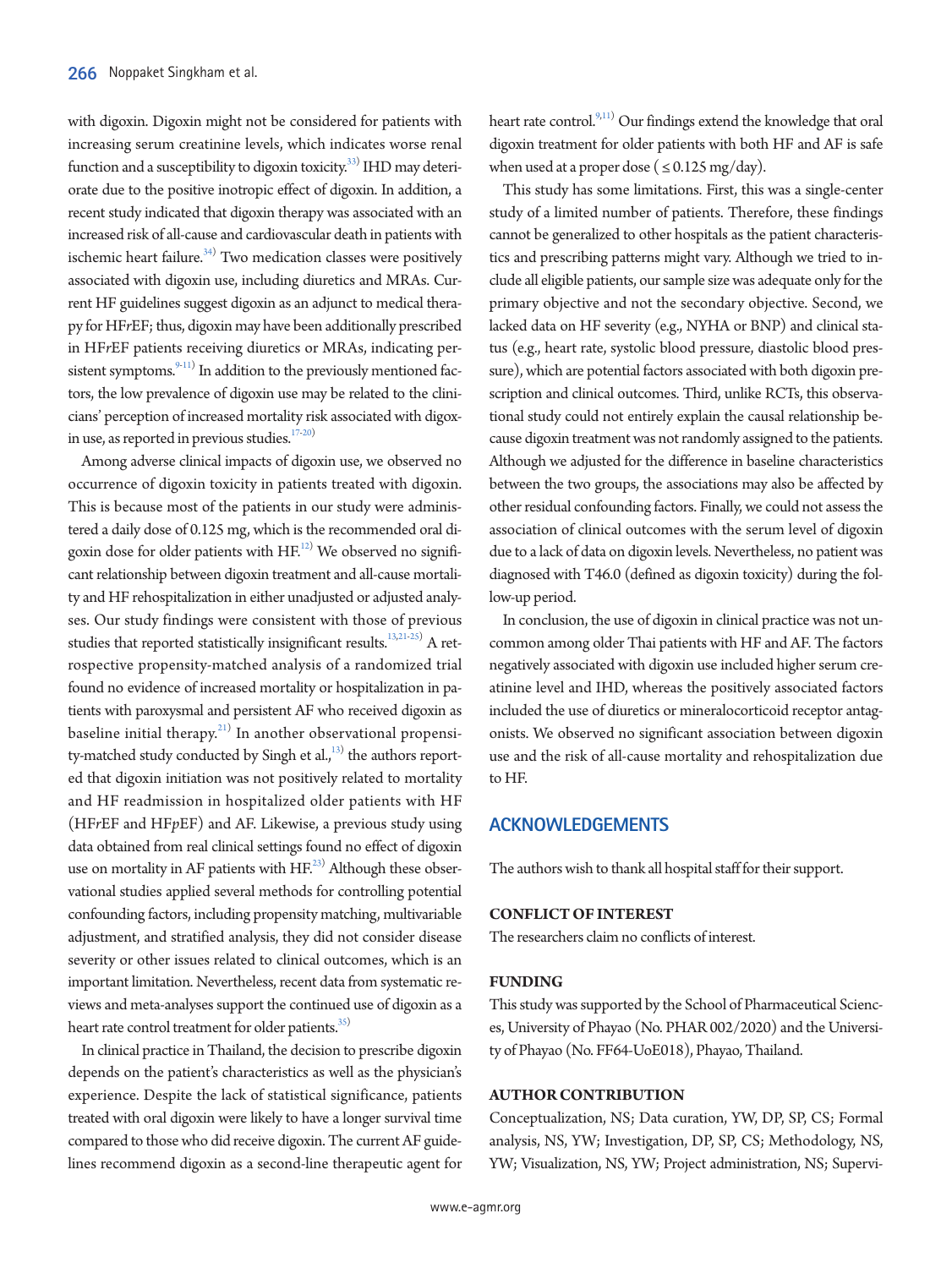sion, NS; Writing–original draft, NS; Writing–review & editing, NS, YW.

## **REFERENCES**

- 1. [Kazemian P, Oudit G, Jugdutt BI. Atrial fibrillation and heart](https://doi.org/10.1007/s10741-011-9290-y)  [failure in the elderly. Heart Fail Rev 2012;17:597-613.](https://doi.org/10.1007/s10741-011-9290-y)
- <span id="page-7-0"></span>2. Santhanakrishnan R, [Wang N, Larson MG, Magnani JW, Mc-](https://doi.org/10.1161/circulationaha.115.018614)[Manus DD, Lubitz SA, et al. Atrial fibrillation begets heart failure](https://doi.org/10.1161/circulationaha.115.018614)  [and vice versa: temporal associations and differences in pre](https://doi.org/10.1161/circulationaha.115.018614)[served versus reduced ejection fraction. Circulation](https://doi.org/10.1161/circulationaha.115.018614) 2016;133: 484-92.
- <span id="page-7-1"></span>[3. Karnik AA, Gopal DM, Ko D, Benjamin EJ, Helm RH. Epide](https://doi.org/10.1016/j.ccl.2019.01.001)[miology of atrial fibrillation and heart failure: a growing and im](https://doi.org/10.1016/j.ccl.2019.01.001)[portant problem. Cardiol Clin 2019;37:119-29](https://doi.org/10.1016/j.ccl.2019.01.001).
- <span id="page-7-2"></span>[4. Laothavorn P, Hengrussamee K, Kanjanavanit R, Moleererg](https://doi.org/10.1016/j.cvdpc.2010.06.001)[poom W, Laorakpongse D, Pachirat O, et al. Thai acute decom](https://doi.org/10.1016/j.cvdpc.2010.06.001)[pensated heart failure registry \(Thai ADHERE\). CVD Prev](https://doi.org/10.1016/j.cvdpc.2010.06.001)  [Control 2010;5:89-95](https://doi.org/10.1016/j.cvdpc.2010.06.001).
- 5. [Phrommintikul A, Detnuntarat P, Prasertwitayakij N, Wongc](https://www.ncbi.nlm.nih.gov/pubmed/27103924)[haroen W. Prevalence of atrial fibrillation in Thai elderly. J Geri](https://www.ncbi.nlm.nih.gov/pubmed/27103924)[atr Cardiol 2016;13:270-3.](https://www.ncbi.nlm.nih.gov/pubmed/27103924)
- <span id="page-7-3"></span>[6. McDonagh TA, Metra M, Adamo M, Gardner RS, Baumbach A,](https://www.ncbi.nlm.nih.gov/pubmed/34447992)  [Bohm M, et al. 2021 ESC Guidelines for the diagnosis and treat](https://www.ncbi.nlm.nih.gov/pubmed/34447992)[ment of acute and chronic heart failure. Eur Heart J 2021;42:](https://www.ncbi.nlm.nih.gov/pubmed/34447992) [3599-726](https://www.ncbi.nlm.nih.gov/pubmed/34447992).
- 7. Buakhamsri A, Chirakarnjanakorn S, Sanguanwong S, Porapakkham P, Kanjanavanich R. Heart Failure Council of Thailand (HFCT) 2019 heart failure guideline: pharmacologic treatment of chronic heart failure-part I. J Med Assoc Thai 2019;102:240- 4.
- <span id="page-7-4"></span>8. Yingchoncharoen T, Kanjanavanich R. Heart Failure Council of Thailand (HFCT) 2019 heart failure guideline: pharmacologic treatment of chronic heart failure-part II. J Med Assoc Thai 2019;102:368-72.
- <span id="page-7-5"></span>9. Chantrarat T, Kunjara Na Ayudhya R, Phrominthikul A, Ariyachaipanich A, Krittayaphong R. Heart Failure Council of Thailand (HFCT) 2019 heart failure guideline: atrial fibrillation in heart failure guidelines. J Med Assoc Thai 2019;102:513-7.
- <span id="page-7-6"></span>10. Ponikowski P, [Voors AA, Anker SD, Bueno H, Cleland JG, Coats](https://doi.org/10.1093/eurheartj/ehw128)  [AJ, et al. 2016 ESC Guidelines for the diagnosis and treatment of](https://doi.org/10.1093/eurheartj/ehw128)  [acute and chronic heart failure: the Task Force for the diagnosis](https://doi.org/10.1093/eurheartj/ehw128)  [and treatment of acute and chronic heart](https://doi.org/10.1093/eurheartj/ehw128) failure of the European Society of Cardiology (ESC)Developed with the special contribution of the Heart Failure Association (HFA) of the ESC. Eur Heart J 2016;37:2129-200.
- <span id="page-7-7"></span>11. Hindricks G, Potpara T, Dagres N, Arbelo E, Bax JJ, Blom-

st[rom-Lundqvist C, et al. 2020 ESC Guidelines for the diagnosis](https://www.ncbi.nlm.nih.gov/pubmed/32860505)  [and management of atrial fibrillation developed in collaboration](https://www.ncbi.nlm.nih.gov/pubmed/32860505)  [with the European Association for Cardio-Thoracic](https://www.ncbi.nlm.nih.gov/pubmed/32860505) Surgery (EACTS): the Task Force for the diagnosis and management of atrial fibrillation of the European Society of Cardiology (ESC) Developed with the special contribution of the European Heart Rhythm Association (EHRA) of the ESC. Eur Heart J 2021;42: 373-498.

- 12. [O'Mahony D, O'Sullivan D, Byrne S, O'Connor MN, Ryan C,](https://doi.org/10.1093/ageing/afu145)  [Gallagher P. STOPP/START criteria for potentially inappropri](https://doi.org/10.1093/ageing/afu145)[ate prescribing in older people: version 2. Age Ageing 2015;](https://doi.org/10.1093/ageing/afu145) [44:213-8.](https://doi.org/10.1093/ageing/afu145)
- <span id="page-7-11"></span>13. Singh S, Moo[re H, Karasik PE, Lam PH, Wopperer S, Arundel C,](https://doi.org/10.1016/j.amjmed.2020.05.030)  [et al. Digoxin initiation and outcomes in patients with heart fail](https://doi.org/10.1016/j.amjmed.2020.05.030)[ure \(HFrEF and HFpEF\) and atrial fibrillation. Am J Med](https://doi.org/10.1016/j.amjmed.2020.05.030)  [2020;133:1460-70.](https://doi.org/10.1016/j.amjmed.2020.05.030)
- <span id="page-7-8"></span>14[. Gao Y, Chang S, Du X, Dong J, Xu X, Zhou Y, et al. Association](https://doi.org/10.1007/s40256-019-00350-8)  [between digoxin use and adverse outcomes among patients in](https://doi.org/10.1007/s40256-019-00350-8)  [the Chinese atrial fibrillation registry. Am J Cardiovasc Drugs](https://doi.org/10.1007/s40256-019-00350-8)  [2019;19:579-87.](https://doi.org/10.1007/s40256-019-00350-8)
- <span id="page-7-9"></span>15[. Digitalis Investigation Group. The effect of digoxin on mortality](https://doi.org/10.1056/nejm199702203360801)  [and morbidity in patients with heart failure. N Engl J Med](https://doi.org/10.1056/nejm199702203360801)  [1997;336:525-33](https://doi.org/10.1056/nejm199702203360801).
- <span id="page-7-10"></span>16[. Rich MW, McSherry F, Williford WO; Yusuf S; Digitalis Investi](https://doi.org/10.1016/s0735-1097(01)01442-5)[gation Group. Effect of age on mortality, hospitalizations and re](https://doi.org/10.1016/s0735-1097(01)01442-5)[sponse to digoxin in patients with heart failure: the DIG study. J](https://doi.org/10.1016/s0735-1097(01)01442-5)  [Am Coll Cardiol 2001;38:806-13.](https://doi.org/10.1016/s0735-1097(01)01442-5)
- <span id="page-7-13"></span>17. Whitbeck MG, Charnigo RJ, Khairy [P, Ziada K, Bailey AL, Ze](https://doi.org/10.1093/eurheartj/ehs348)[garra MM, et al. Increased mortality among patients taking di](https://doi.org/10.1093/eurheartj/ehs348)[goxin: analysis from the AFFIRM study. Eur Heart J 2013;34:](https://doi.org/10.1093/eurheartj/ehs348) [1481-8.](https://doi.org/10.1093/eurheartj/ehs348)
- <span id="page-7-14"></span>18. Lopes R[D, Rordorf R, De Ferrari GM, Leonardi S, Thomas L,](https://doi.org/10.1016/j.jacc.2017.12.060)  [Wojdyla DM, et al. Digoxin and mortality in patients with atrial](https://doi.org/10.1016/j.jacc.2017.12.060)  [fibrillation. J Am Coll Cardiol 2018;71:1063-74.](https://doi.org/10.1016/j.jacc.2017.12.060)
- <span id="page-7-12"></span>19[. Elayi CS, Shohoudi A, Moodie E, Etaee F, Guglin M, Roy D, et](https://doi.org/10.1016/j.ijcard.2020.04.047)  [al. Digoxin, mortality, and cardiac hospitalizations in patients](https://doi.org/10.1016/j.ijcard.2020.04.047)  [with atrial fibrillation and heart failure with reduced ejection](https://doi.org/10.1016/j.ijcard.2020.04.047)  [fraction and atrial fibrillation: an AF-CHF analysis. Int J](https://doi.org/10.1016/j.ijcard.2020.04.047) Cardiol 2020;313:48-54.
- <span id="page-7-15"></span>20. [Turakhia MP, Santangeli P, Winkelmayer WC, Xu X, Ullal AJ,](https://doi.org/10.1016/j.jacc.2014.03.060)  [Than CT, et al. Increased mortality associated with digoxin in](https://doi.org/10.1016/j.jacc.2014.03.060)  [contemporary patients with atrial fibrillation: findings from the](https://doi.org/10.1016/j.jacc.2014.03.060)  [TREAT-AF study. J Am Coll Cardiol 2014;64:660-8](https://doi.org/10.1016/j.jacc.2014.03.060).
- 21. [Gheorghiade M, Fonarow GC, van Veldhuisen DJ, Cleland JG,](https://doi.org/10.1093/eurheartj/eht120)  [Butler J, Epstein AE, et al. Lack of evidence of increased mortali](https://doi.org/10.1093/eurheartj/eht120)[ty among patients with atrial fibrillation taking digoxin: findings](https://doi.org/10.1093/eurheartj/eht120)  [from post hoc propensity-matched analysis of](https://doi.org/10.1093/eurheartj/eht120) the AFFIRM trial.